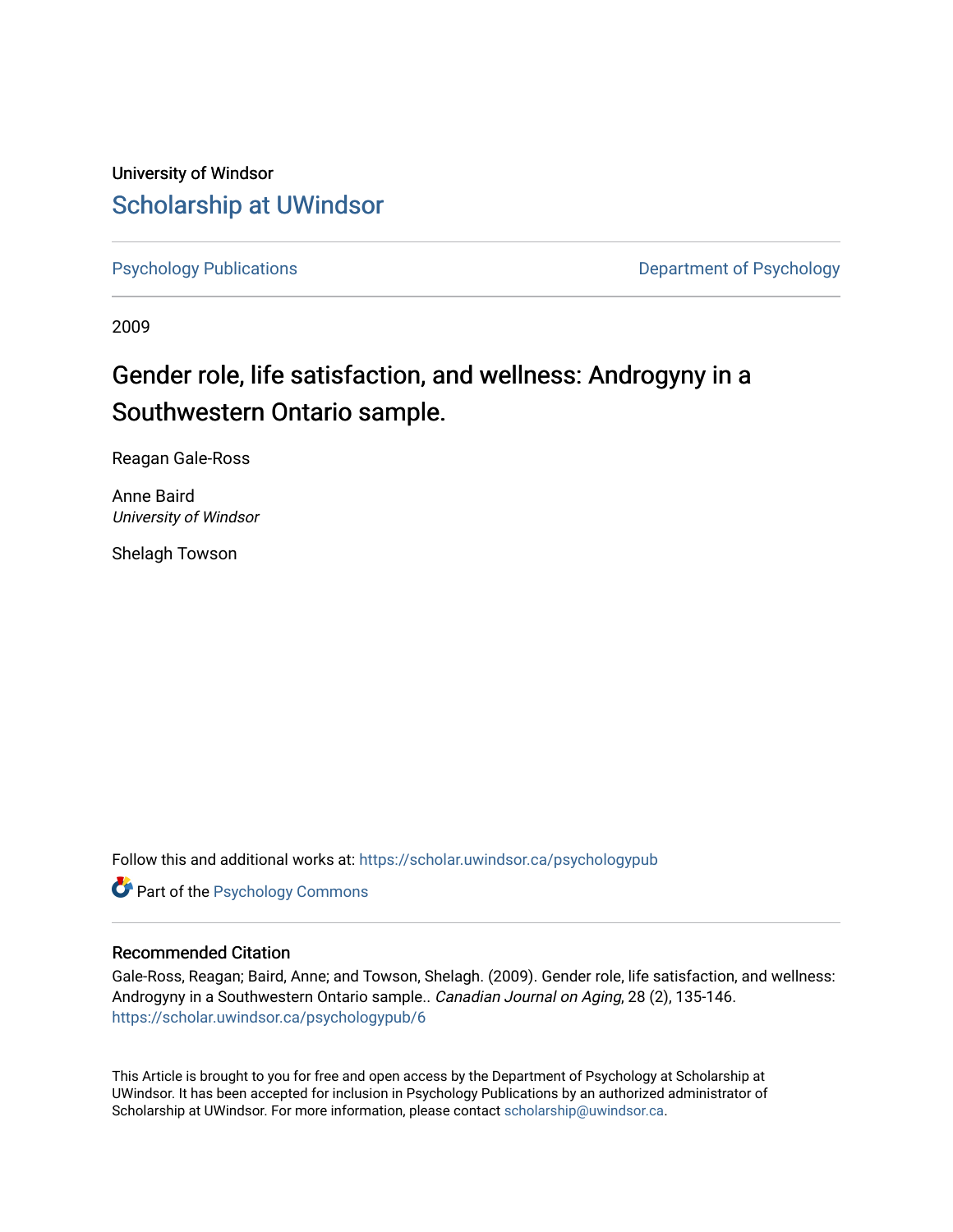## **Canadian Journal on Aging / La Revue canadienne du vieillissement**

http://journals.cambridge.org/CJG

Additional services for *Canadian Journal on Aging / La Revue canadienne du vieillissement:*

Email alerts: Click here Subscriptions: Click here Commercial reprints: Click here Terms of use : Click here



## **Gender Role, Life Satisfaction, and Wellness: Androgyny in a Southwestern Ontario Sample**

Reagan Gale-Ross, Anne Baird and Shelagh Towson

Canadian Journal on Aging / La Revue canadienne du vieillissement / Volume 28 / Issue 02 / June 2009, pp 135 - 146 DOI: 10.1017/S0714980809090187, Published online: 09 July 2009

Link to this article: http://journals.cambridge.org/abstract\_S0714980809090187

#### **How to cite this article:**

Reagan Gale-Ross, Anne Baird and Shelagh Towson (2009). Gender Role, Life Satisfaction, and Wellness: Androgyny in a Southwestern Ontario Sample. Canadian Journal on Aging / La Revue canadienne du vieillissement, 28, pp 135-146 doi:10.1017/S0714980809090187

**Request Permissions : Click here** 

CAMBRIDGE JOURNALS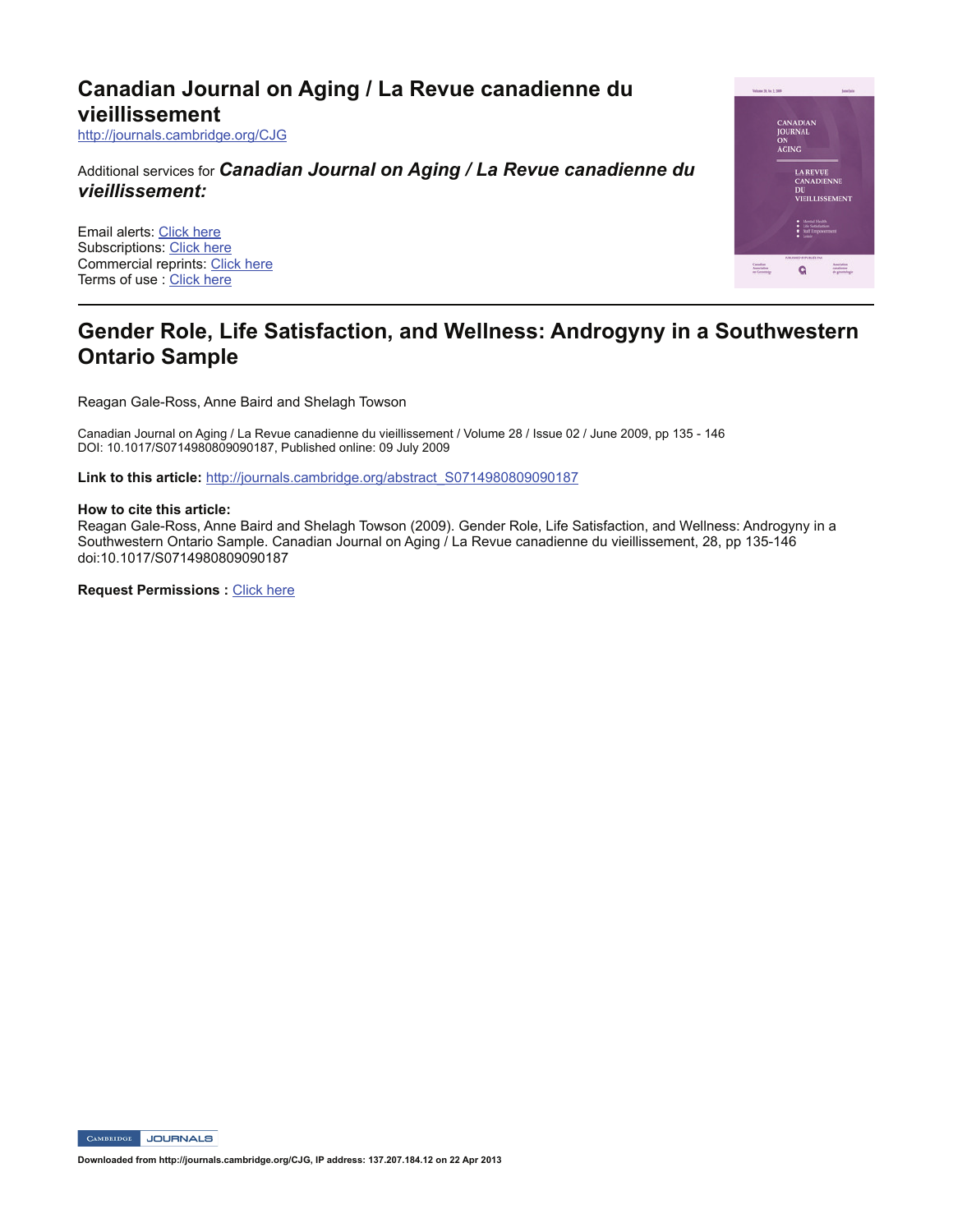# **Gender Role, Life Satisfaction, and Wellness: Androgyny in a Southwestern Ontario Sample \***

Reagan Gale-Ross, Anne Baird, and Shelagh Towson Department of Psychology, University of Windsor

#### $\overline{a}$ RÉSUMÉ

 Dans cette étude, nous avons effectué des recherches sur les relations entre le rôle sexuel et le fonctionnement physique autodéclaré, à partir d'un échantillon d'aînés vivant dans la communauté. Cent deux participants ont été recrutés (55 femmes, 47 hommes) dans les associations pour personnes âgées de Windsor, Ontario. Nous avons mené des analyses de variance pour chacun des sexes afin de comparer l'autoévaluation du fonctionnement physique, du bien-être et de la satisfaction de vivre des participants qui diffèrent dans la classification de leur rôle sexuel. Pour ce qui est des femmes âgées classées comme androgynes, le rôle sexuel avait des effets importants sur le bien-être général et la satisfaction de vivre, mais n'avait pas d'effet sur le fonctionnement physique autodéclaré. Venant à l'appui du modèle androgénique d'ajustement optimal de Bem, les analyses a posteriori ont révélé que les femmes qui se sont autodéclarées androgynes ont un meilleur niveau global de bien-être que les autres. L'autoévaluation du fonctionnement physique et du bien-être général chez les hommes âgés n'a pas démontré de différences importantes en fonction du rôle sexuel. Les limitations et les implications font l'objet de discussions.

#### ABSTRACT

 $\overline{a}$ 

 This study investigated the relationships among gender role and self-reported health functioning in a sample of community dwelling older adults. One hundred and two (55 female, 47 male) participants were recruited through seniors' associations in Windsor, Ontario. Analyses of variance were conducted separately by gender to compare the self-rated physical health functioning, wellness, and life satisfaction of participants differing on classification of their gender role. For older women classified as androgynous, gender role exhibited significant effects on general wellness and life satisfaction, but not on self-reported physical health functioning. In support of Bem's androgyny model of optimal adjustment, post-hoc analyses revealed that women who rated themselves as androgynous reported better overall wellness levels than their peers. Older men's self-reported physical health functioning and general wellness did not differ significantly by gender role. Limitations and implications are discussed.

This research was supported in part by a grant from SSHRC to Reagan Gale-Ross. The authors would like to thank Dennis Jackson for his help with the statistical analysis, and Lucia Yiu for her invaluable contribution with the study. We are also grateful to two anonymous reviewers who provided helpful feedback and ideas.

Manuscript received: / manuscrit reçu : 08/04/08

Manuscript accepted: / manuscrit accepté : 03/04/09

**Mots clés :** personnes âgées , rôle sexuel , fonctionnement physique , état de auto déclaré , androgynie , satisfaction de vivre

Keywords: older adults, gender role, health function, self-reported health, androgyny, life satisfaction

Correspondence to: / Correspondance à :

Anne Baird, Ph.D. Department of Psychology University of Windsor Windsor, Ontario, N9B 3P4 Phone: (519) 253-3000 Ext. 2234 Fax: (519) 973-7021 E-mail: abaird@uwindsor.ca

 In Canada, as in many countries around the world, people aged 65 years and over are the fastest-growing segment of the population; over four million Canadian adults are older than 65, making up 13 per cent of the total population (Statistics Canada, 2005). This number will increase to roughly 25 per cent of the total population before the year 2031, a trend similar to that in the United States. Gender alone appears to be one of the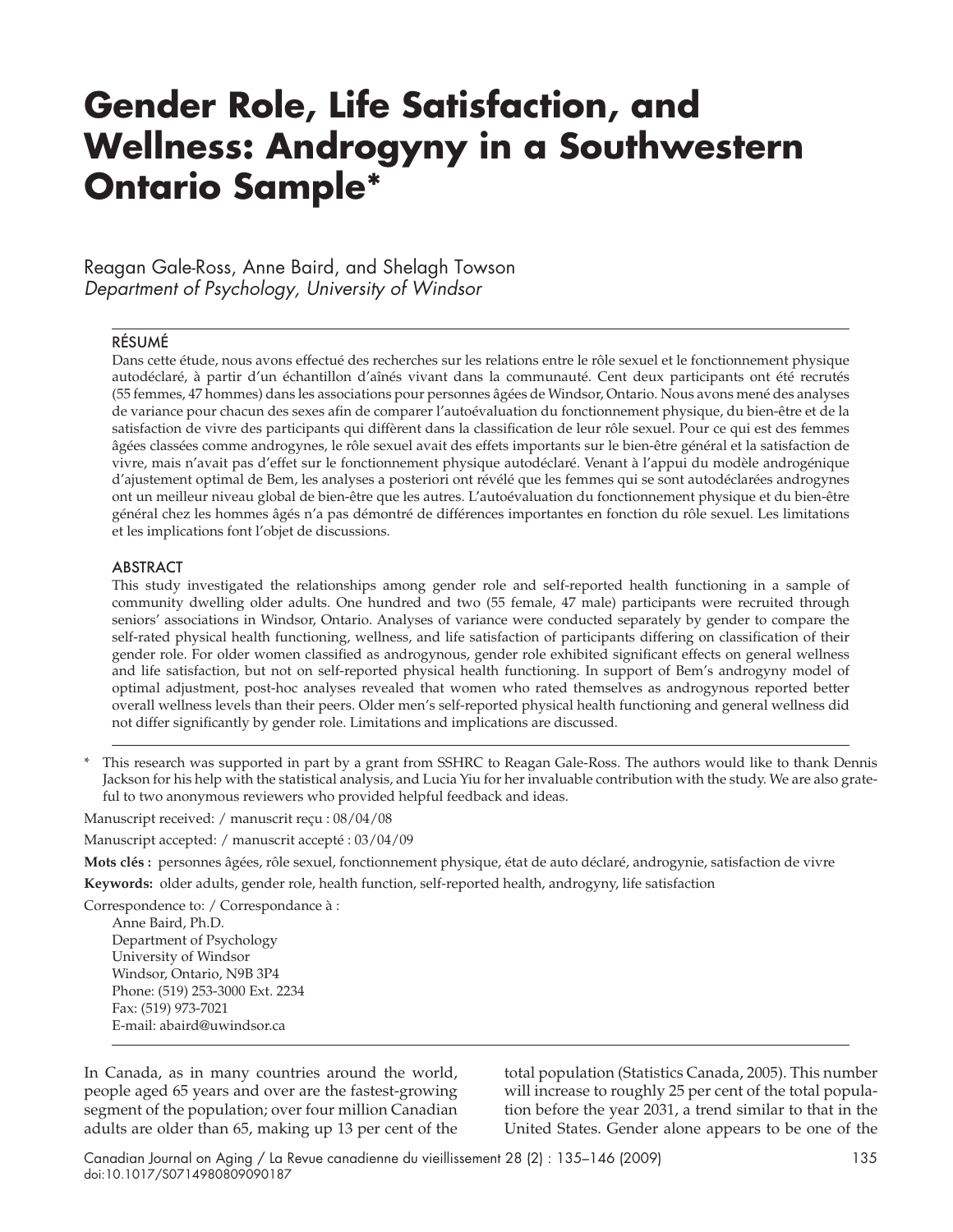most important variables in health for older adults in North America (Huyck, 1990). There are, for example, over half a million more women older than 65 than there are men (Statistics Canada, 2005). Women also live longer, with an average life expectancy of 83.6 years, compared to 76.7 years for men. Conversely, as women get older they tend to experience more chronic health problems than their male counterparts. These gender differences in health functioning have been attributed to various factors, including hormonal, genetic, and behavioural differences (Huyck, 1990).

 Just as there appear to be different trends in the chronic health conditions experienced by men and women, research in the area of self-reported health also shows different trends for each gender. Specifically, it seems that women may provide more accurate, albeit more negative, reports of their physical health throughout their lifespan and into older adulthood. This may be because women know more about health in general, and their own health specifically, than do men (Idler, 2003). It follows that women may provide more accurate self-reports of health than their male counterparts.

 Importantly, the health problems of older adults are often both physical *and* psychological. It is theoretically necessary to examine the health of older adults within a bio-psychosocial framework, which conceptualizes health as a state of physical, psychological, and social well-being (Cavanaugh, Blanchard-Fields, & Norris, 2008). From within this framework, we must examine psychological and social factors in addition to physical health. Two such factors include general wellness and life satisfaction, both of which are found to be significantly associated with physical health, predictions of mortality, and measures of morbidity (Berg, Hassing, McClearn, & Johansson, 2006).

 Research suggests that certain personality traits are associated with better health, both physical and psychological (e.g., Shifren & Bauserman, 1996). For example, as noted by Shifren and Bauserman, relatively high *instrumentality* (defined as a set of personality traits associated with personal agency and accomplishment) has often been associated with better health and psychological adjustment than *expressivity* (defined as a set of personality traits associated with the maintenance of social relationships, and a focus on other's needs). Both males and females can be relatively high in both instrumentality and expressivity, predominantly instrumental or expressive, or relatively low in both. Both instrumentality and expressivity were originally conceptualized as gender-linked traits; instrumental traits such as dominance and competitiveness were commonly associated with stereotypical masculinity, while expressive personality traits such as dependence and sensitivity were commonly associated with stereotypical femininity (Bem, 1974).

 Whereas *sex* is often understood to mean the biological differences between males and females of any particular species, *gender* has come to indicate social and psychological patterns of behaviour (Woodhill & Samuels, 2003 ). In other words, gender is something we do (Bem, 1993). Most contemporary psychologists now agree that gender is learned through social situations in childhood, adolescence, and adulthood, and cognitive processes must also be taken into account to explain how the environment shapes gender development (Banerjee, 2005). Social cognitive theory stresses the influence of children's social experiences on their behaviour and also highlights their active role in observational learning. According to this theory, individuals attend to other people's behaviour, test that behaviour themselves, and then evaluate the outcomes of the behaviour. In the same way, we play an active role in the development of our health behaviours and beliefs, which, in turn, may be related to our gender role(s) (Banerjee, 2005).

 Another explanation of the observable behaviour differences between men and women is that these differences are due to an intrinsic, inherent difference between the sexes. Acceptance of this approach suggests that because men naturally show higher levels of instrumentality, while women naturally show greater expressivity, psychological health for both men and women would depend on the correspondence of their actual personality traits to those most appropriate for their sex (Bem, 1974). According to this paradigm, women who endorse predominantly expressive traits and men who endorse predominantly instrumental traits will demonstrate optimal psychological and physical adjustment. In contrast, Sandra Bem's androgyny model holds that high levels of *both* stereotypic masculine and stereotypic feminine traits are essential for optimal adjustment of both men and women at any age. According to this model, an androgynous orientation leads to maximized psychological wellness and "defines a [better] standard of mental health" (Bem, 1974, p.162).

 To test her model, Bem developed the Bem Sex Role Inventory (BSRI) to measure self-rated instrumental and expressive personality traits (Bem, 1974). The BSRI assesses a person's gender role in terms of the respondent's self-reported possession of socially desirable instrumental and expressive traits. A basic assumption of the measure is that no one is absolutely masculine or feminine. Respondents are classified as belonging to one of four groups: (a) Instrumental (high on instrumentality and low on expressivity), (b) Expressive (high on expressivity and low on instrumentality),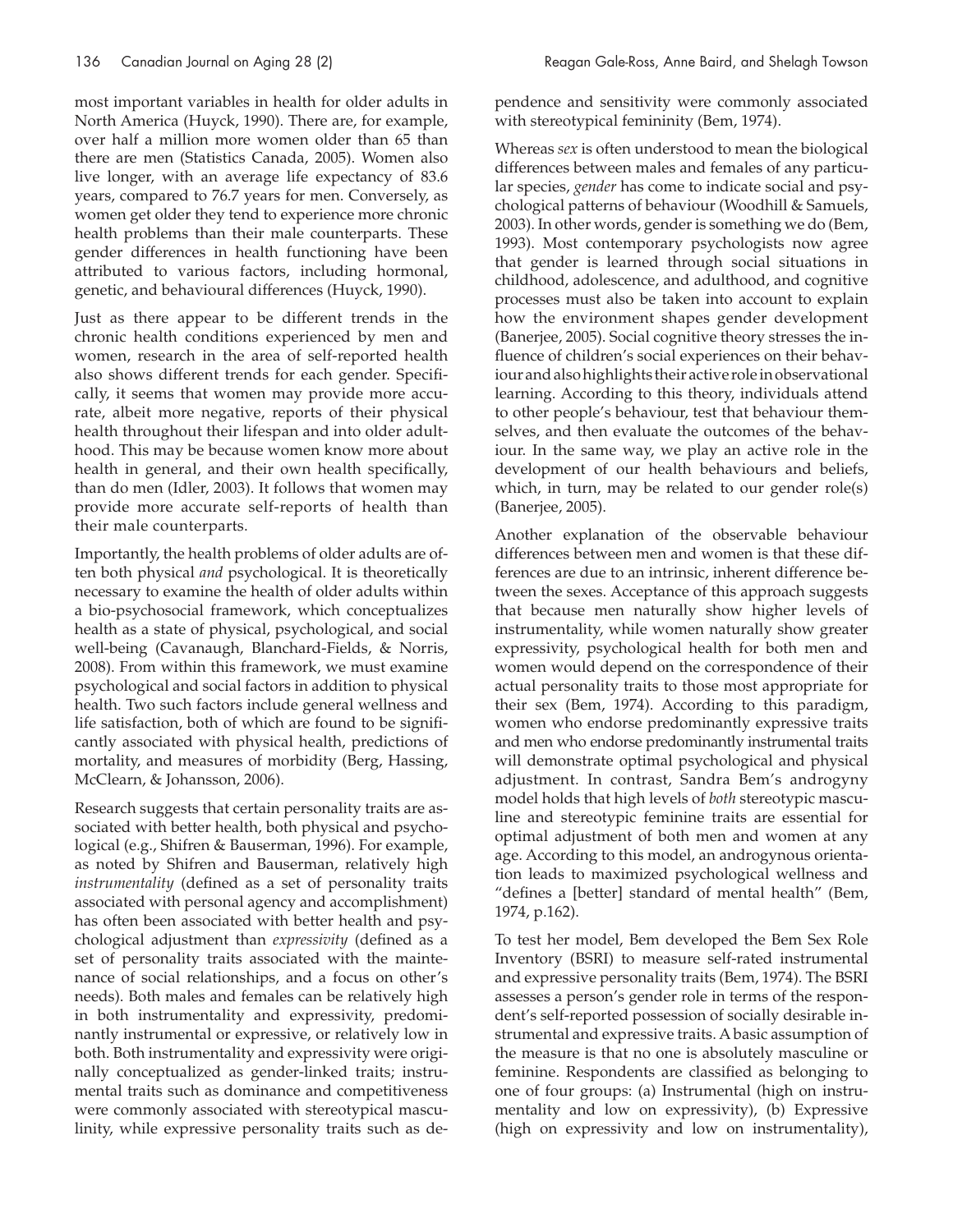(c) Undifferentiated (low on both expressivity and instrumentality), and (d) Androgynous (high on both expressivity and instrumentality).

 Providing support for Bem's androgyny model, Shifren and Bauserman (1996) found that, of the 336 men and women they surveyed, participants high in *both* instrumentality and expressivity reported significantly better health practices (less smoking, reduced alcohol and drug use, and more safety precautions taken [i.e., condoms]) than their peers. These results replicated earlier studies showing that individuals who score high on both instrumental and expressive traits report better health practices and outcomes (e.g., Baffi, Redican, Sefchick, & Impara, 1991).

 Bem's model has not received unambiguous empirical support. Rather, as mentioned earlier, some researchers have found support for instrumentality as the healthier gender role (e.g., Whitley, 1983), especially when adopted by women (Kleinman, 2001). Various meta-analyses of the literature on instrumentality and expressivity have supported this position. Whitley ( 1983) found that instrumental but not expressive traits were strongly related to the absence of depression, general adjustment, and general health, findings consistent with the earlier results of Bassoff and Glass ( 1982) and Taylor and Hall ( 1982) . Antill and Cunningham ( 1979) showed that instrumental traits in *both* males and females were positively correlated with selfesteem, while expressive traits were either negatively correlated or not correlated. Instrumental traits are also positively correlated with greater psychological adjustment in both males and females (Adams & Sherer, 1985). In one study, individuals who scored higher on instrumental traits showed significantly higher levels of general self-efficacy and assertiveness, and scored significantly lower on the depression and social introversion scales of the MMPI than their expressive and androgynous peers.

 While it is important to note that these results are derived almost entirely from college-aged samples, they seem to support the notion of androcentrism, defined by Bem as "the privileging of males, male experience, and the male perspective" (Bem, 1993, p. 15). If one uses androcentric reasoning, then, as the male experience is privileged over that of women, or because instrumentality is more highly valued than expressivity, perhaps it is more adaptive for women to endorse traditionally masculine characteristics. Social cognitive theory can be used to explain this: if stereotypically instrumental personality traits are most highly valued, then it would be valuable for any person to exhibit them. In androcentric societies, these personality traits would be strongly reinforced. This valuation of stereotypically masculine traits may be especially visible in the current

cohort of older women, who have spent their entire lives subject to androcentric values. A logical consequence would be that older women may show high levels of instrumentality, and further that women who are more highly "masculine" may also be more likely to indicate higher self-reported health functioning.

 In support of this possibility, some researchers have indeed found that women endorse more instrumental traits as they age than they did in their youth (Huyck, 1996). In fact, some empirical research suggests that gender identity becomes less fixed as we get older (see Cavanaugh et al., 2008, for a review), resulting in a more androgynous trait set for older adults. It may be most accurate to say that individual scores on stereotypically gender-linked personality traits become *less fixed* and *more fluid* as a person ages (e.g., Sinnott & Shifren, 2001). Others have even said that older adults may experience a gender 'crossover' (Gutmann, as cited in Huyck, 1996). Gutmann has observed that older men become more passive as they get older, and women become more willing to meet their own needs for achievement and control (Gutmann, 1987). This view is supported by psychometric studies showing that older adults tend to score high on both instrumental and expressive traits (Sinnott  $\&$  Shifren, 2001). In other words, as we get older we show diminished correspondence between stereotypically gender-linked traits and our gender, and we exhibit increased levels of androgyny. That is not to say that all older adults reach a point where they equally endorse instrumental and expressive personality traits. Rather, across the lifespan, men continue to endorse significantly more instrumental traits than women; it is just that women increasingly endorse more instrumental traits as they age (e.g., Huyck, 1996). The opposite likely holds true for men and expressivity.

 In addition to these personality traits, there are also other factors related to the self-reported health functioning of older adults (e.g., social support, economic status, chronic health conditions; Quirouette & Pushkar, 1999). For example, the availability of friends, family, and other acquaintances who offer information, emotional relief, and even material aid is associated with reduced levels of loneliness (Homen & Furukawa, 2002), higher quality of life (Gabriel & Bowling, 2004), and is a significant predictor of long-term maintenance of physical activity (McAuley, Jerome, Elavksy, Marquez, & Ramsey, 2003) in older adults. Economic status is also strongly associated with the health of older adults (House, Herd, & Lantz, 2005; Prus, 2004), given that it may shape an older adult's "exposure to and experience of almost all risk factors for health" (House et al., 2005, p.17). Canadians of higher economic status have lower mortality and chronic illness rates than those of lower economic status (Prus, 2004).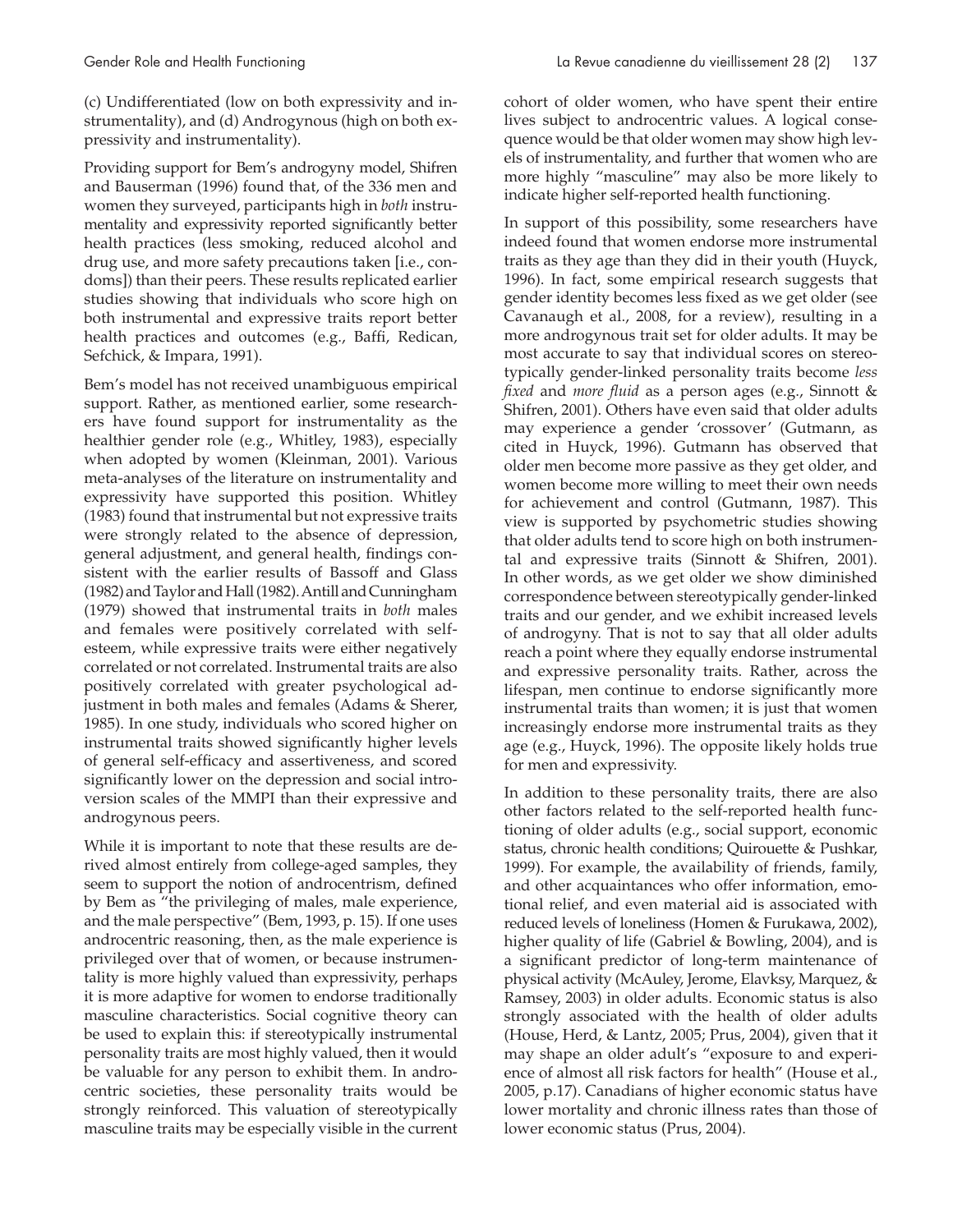Not surprisingly, more objective indicators of an individual's physical health are also associated with the self-reported health functioning of older adults (Schulz, Mittelmark, Kronmal, Polak, Hirsch, German, et al., 1994); specifically, higher rates of chronic illness and medical co-morbidity are associated with lower levels of self-reported health function in a given population of older adults. Among individual older adults, changes in levels of self-reported health functioning over time systematically reflect their level of medical co-morbidities and chronic illnesses (Leinonen, Heikkinen, & Jylha, 2002). However, these factors do not invalidate the role of personality and gender role identity in health.

 In the present study, our model of health function included self-rated physical health, life satisfaction, and wellness. It is noted that the three facets of our model likely are not equally related to each other or to the overarching concept of health function. For example, wellness and life satisfaction, both more psychologically oriented aspects of health function, are closer to each other conceptually than either is to self-rated physical health.

 Further, it is acknowledged that this study addresses only those aspects of health function perceived by the individual. Medical conditions that are undiagnosed or that are not perceived by the respondent as impacting health function certainly play a part in the individual's health function, but the role of these conditions was not assessed in the present study. Undiagnosed or unappreciated hypertension is an example of such a condition.

 The purpose of this study was to investigate Bem's androgyny model further, and, specifically, to apply it to the assessment of self-reported physical health, life satisfaction, and general wellness in older adults. First, it was hypothesized that more men would be classified as instrumental rather than as expressive, androgynous, or undifferentiated, and that, likewise, more women would fall into the expressive classification than either the instrumental, androgynous, or undifferentiated classifications.

 Second, based on the present literature review, it was hypothesized that both older women and men whose scores on the BSRI led to an instrumental classification would show higher levels of self-reported health function (physical health functioning, general wellness, and life satisfaction) than those classified as expressive, androgynous, or undifferentiated, even when controlling for chronic health conditions, economic status, and social support.

 Third, it was hypothesized that given past research on gender differences in the accuracy of self-reports of health, women would show higher correlations than

men between a relatively more objective measure of chronic health conditions and measures of self-rated physical health function and wellness.

### **Method**

#### Recruitment and Sampling

 The sample consisted of 102 participants (47 males and 55 females), living in southwestern Ontario, Canada. The study was approved by the Research Ethics Board at the University of Windsor.

 Participants were recruited from two local seniors' organizations. The first author attended meetings of these organizations and asked for volunteers from the members in attendance. Older adults at these meetings were told that the study would require approximately one hour of their time. The first author encouraged participation by saying that the psychological community needed more information on aging *well,* instead of "just aging." Following the meetings' completion, the first author collected data from participants. If individuals were interested in taking part in the study but unable to stay after the meeting, the first author made arrangements to come to their home or to another location convenient to them in order to complete the measures.

 To reach the targeted number of participants (100), snowball sampling was also used. After completing the measures, and following debriefing, participants were asked if they knew of anyone who might be interested in taking part in the study. Participants were asked if they would provide the name and telephone number so that the first author could contact the third party directly. If they were uncomfortable sharing this information, participants were also encouraged to give the first author's name and contact information to anyone they thought might want to take part in the study. In this way, the friend or family member could contact the first author directly by telephone or e-mail. In all, 34 participants were recruited using snowball sampling.

 Prior to enrollment in the study, potential participants were informed that the study was based on written questionnaires that required an English reading level of grade 8 or above, and that having a history of stroke or brain injury might make it more difficult for them to participate. Based on this information, an unknown number of individuals may have decided not to continue with the study.

#### Participants

 Participants ranged in age from 65 to 93, with a mean age of  $77.37$  ( $SD = 6.45$ ). The samples of men and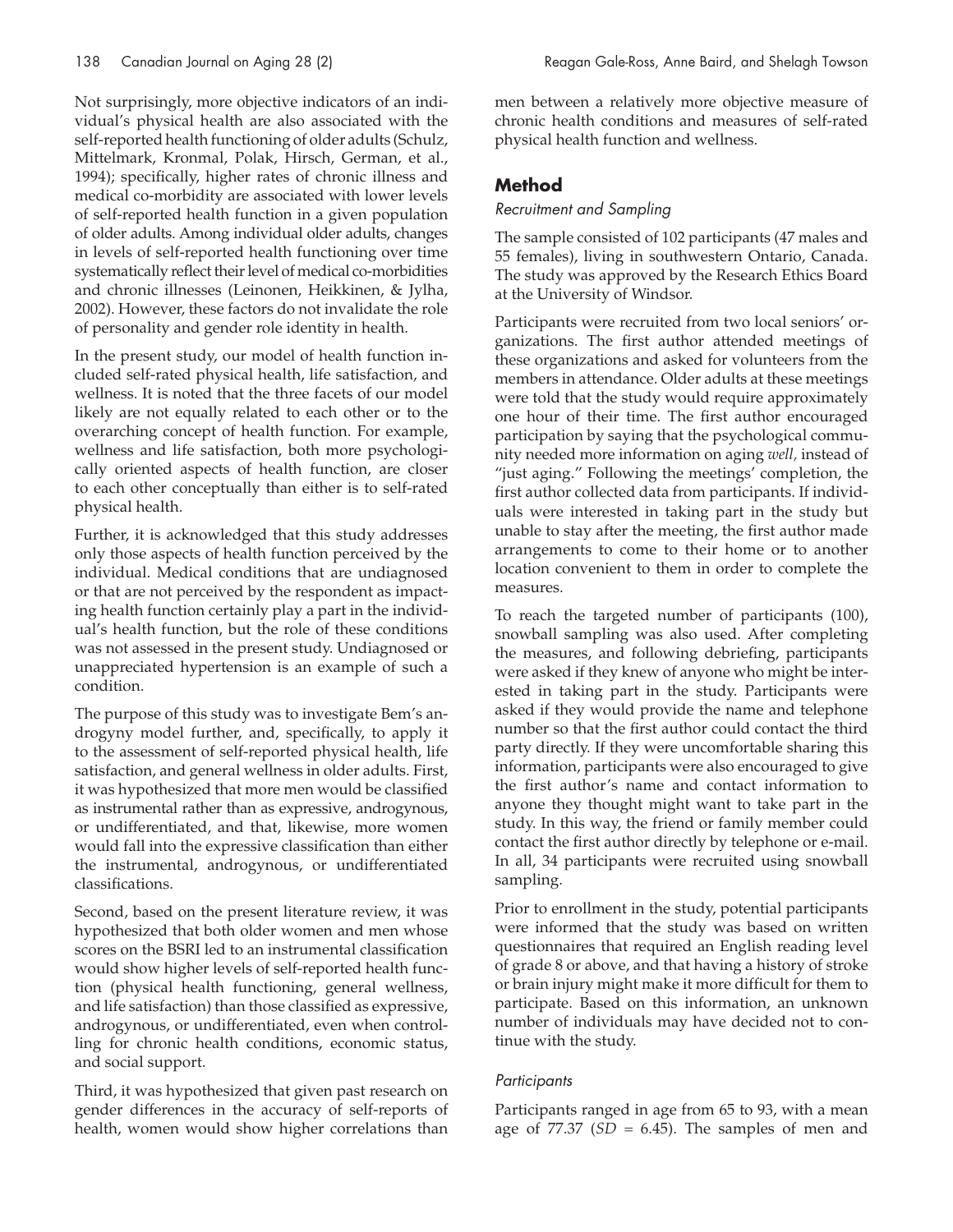women did not differ significantly on mean age,  $t(99) =$ 1.1, *ns* . The men in our sample ranged in age from 65 to 91, while the women in the sample ranged from 65 to 93. To compare the age distributions of men and women, participants were sorted into one of five groups: those aged 65–70, 71–75, 76–80, 81–85, and 86–93. A chi-square analysis was run to compare the number of men and women in each age group. No significant differences emerged,  $\chi^2[4, n = 101] = 2.81$ , *ns*. Given that no significant age differences were observed between the men and women in our sample, age was not included as a covariate in the analyses.

#### **Measures**

 Demographic information was collected from each participant, including (a) date of birth, (b) gender, (c) years of formal education, (d) marital status, (e) first language, and (f) country of birth.

 Three covariates were used in the study. Two items from the Joseph M. Foley Elderhealth Centre Self-Assessment Form (Ebersole & Hess, 1998) assessed economic status and social support, the first two covariates. The third was a relatively objective self-report index of chronic health conditions, the Katz adaptation of the Charlson Chronic Health Conditions Index (the C-K Index; Katz, Chang, Sangha, Fossel, & Bates, 1996 ). Participants indicated whether they had received a physician's diagnosis of each chronic health condition on the C-K Index (e.g., participants were asked if they had ever experienced a heart attack). Items on the C-K Index are weighted in terms of seriousness. The total score therefore reflects co-morbid medical burden based both on number and seriousness of health problems: the higher the score, the more severe the burden of illness. The total score is an indicator of the cumulative increased likelihood of one-year mortality based on chronic health conditions. Levels of item-specific agreement between the original Charlson Chronic Health Conditions Index and the C-K Index range between 83 and 100 per cent (Katz et al., 1996). The C-K Index has been used with community-dwelling older adults in the past to measure their chronic health and medically co-morbid conditions and to control for these conditions in various statistical analyses (Blalock, Byrd, Hanson, Yamanis, McMullin, Devellis et al.,  $2005$ ).

The Bem Sex Role Inventory (BSRI; Bem, 1974) was used to measure participants' instrumental and expressive traits. The BSRI is made up of two subscales, the BSRI Masculinity and Femininity subscales, and consists of 60 adjectives. The Masculinity subscale consists of 20 instrumental traits, stereotypically associated with masculinity; the Femininity subscale includes 20 expressive traits, stereotypically associated with

femininity. The remaining 20 adjectives are neutral items not incorporated in either subscale. Participants rated how well each adjective accurately described them using a seven-point Likert scale.

The median split method (Lenney, 1991) was used to classify each participant into one of four categories: (a) instrumental (high instrumental and low expressive), (b) expressive (high expressive and low instrumental), (c) androgynous (high instrumental and high expressive), or (d) low on both (undifferentiated). The median scores on the Masculinity and Femininity scores were calculated for the total sample (both men and women). Each participant then was identified as belonging to one of the four gender role categories based on that person's score relative to the median on both BSRI subscales. Thus, if a participant's scores fell above the median on the Masculinity subscale, but below the median for the Femininity subscale, that individual was classified as instrumental. If scores fell above the median for the Femininity subscale but below the median for the Masculinity subscale, that person was classified as expressive. If scores were below the median for both Masculinity and Femininity subscales, that person was classified as undifferentiated. Finally, if a participant's scores were *above* the median for both Masculinity and Femininity subscales, the individual was classified as androgynous.

Slivinske, Fitch, and Morawski's (1996) Wellness Index Scale was used to assess the general wellness of participants. This index comprises six subscales, four of which (Morale, ADL-IADL, Religiosity, and Social Resources) were used, totalling 57 items. Participants rated each question on a five-point Likert scale, from strongly agree (1) to strongly disagree (5), with lower scores indicating greater wellness. The Physical Health subscale was excluded because the information it provided would have been similar to that provided by the RAND SF-36 (see below). The Economic Resources subscale was excluded because it does not contribute to the composite measure of overall functioning provided by the other subscales (see Slivinske et al. for a discussion).

 The Satisfaction with Life Scale (Diener, Emmons, Larsen, & Griffin, 1985) was used to measure participants' life satisfaction. This measure consists of five items, which participants rated on seven-point Likert scales, with higher scores indicating increased satisfaction with life.

 Twenty questions from the RAND 36-Item Medical Outcomes Study Short Form Health Survey (RAND SF-36; RAND, 1995) were used to assess the selfreported physical health function of participants. We applied four subscales for this purpose: Physical Functioning (10 questions); Limitations in Physical Activities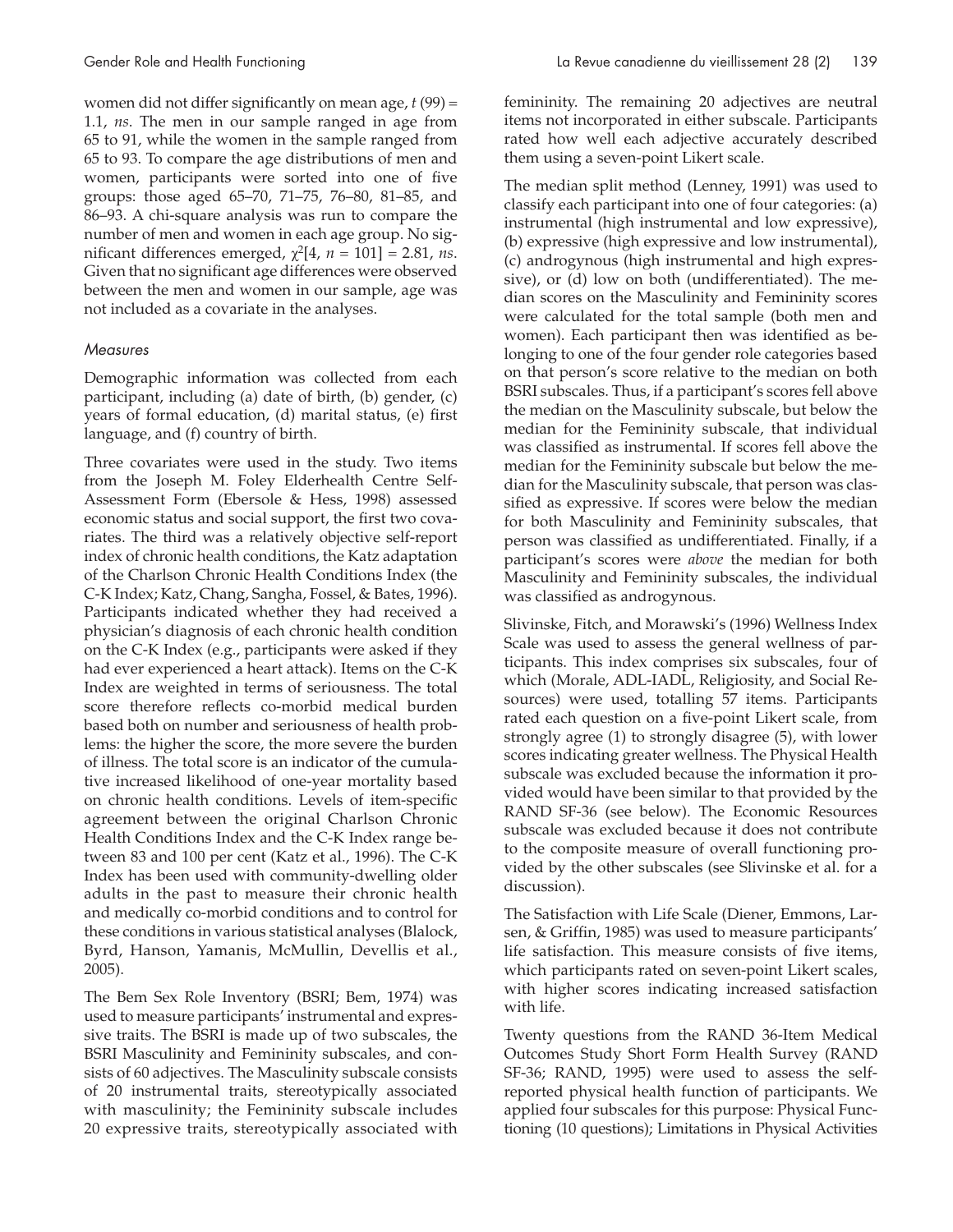because of Physical Health Problems (4 questions); Bodily Pain (2 questions); and Vitality (4 questions). Participants indicated ratings on a six-point Likert scale from none/not at all  $(1)$  to very severely/extremely (6). Higher scores on the RAND SF-36 indicate better self-reported physical health functioning.

 These data were analyzed using SPSS 16.0 for Macintosh.

#### Procedure

 Participants met with the experimenter both individually and in groups, either following their seniors' organization meeting, or at another location convenient to the participant (i.e., the individual's home). To begin the testing session, the experimenter led participant(s) through two examples of how to answer the questionnaires, beginning with items from the BSRI (1974). The questionnaires required participants to indicate their own responses by circling the appropriate answer on paper. Once the participant(s) had completed the survey, they were debriefed in-person and given a letter summarizing the debriefing information. All participants were offered the chance to enter into a draw for one of four gift certificates valued at \$50.00.

#### **Results**

Initial Analyses

#### *Economic status*

Three quarters of the participants identified their economic status as "Comfortably able to afford the necessities" ( $n = 77$ ), and the remaining participants were "Able to afford the necessities with careful budgeting"  $(n = 24)$ ; see Ebersole & Hess, 1998). Men and women did not show significantly different response patterns for economic status,  $\chi^2[4, n = 101] = 2.21$ , *ns*.

#### *Social support*

 To assess levels of social support, participants were asked about their marital status and living arrangements. In response, 61 participants (60.8%) indicated that they were married, 31  $(30.4%)$  indicated that they were widowed, and four each indicated that they were either separated or divorced  $(3.9\%)$  or single  $(3.9\%).$ One participant did not indicate his marital status. A total of 33 participants reported that they lived alone  $(32.4\%)$ , and the rest of the sample indicated that they lived with a spouse, child, or someone else (77.6%). More men than women were married, and significantly more women than men were widowed,  $\chi^2$  (4, *n* = 102) = 11.18,  $p < 0.01$ . Not surprisingly, men were significantly more likely to live with a spouse, while women were significantly more likely to live alone,  $\chi^2$  (5, *n* = 102) = 10.92,  $p = 0.05$ .

#### *Chronic health conditions*

 Co-morbid health conditions (e.g., angina, diabetes, lymphoma) were weighted on the C-K Index as described earlier (Katz et al., 1996). Men reported a mean of 1.7 on the weighted index, while women reported a mean of 1.2, results similar to those reported in published studies of older community-dwelling participants (Leinonen et al., 2002; Sarkisian, Hays, Berry, & Mangione, 2002). These two means were not significantly different ( $t(102) = 1.5$ ,  $p = ns$ ,  $n = 100$ ), indicating that men and women had a similarly mild mortality risk for the year after testing (Charlson, Pompei, Ales, & Mackenzie, 1987).

#### *BSRI subscales*

 Although the hypotheses concerned the four-way classification of participants as instrumental, expressive, androgynous, or undifferentiated, the Masculinity and Femininity subscales also can be treated as continuous measures of instrumentality and expressivity, respectively. Independent samples t-tests were run to compare men's and women's means on the BSRI subscales. Men had higher scores on the Masculinity subscale, *M* = 5.11, *SD* = 0.6, *n* = 45, than women did, *M* = 4.51, *SD* = 0. 8, *n* = 55, *t* (100) = 3.7, *p* < 0.01. Women rated themselves significantly more highly on the Femininity subscale, *M* = 5.22, *SD* = 0.8, *n* = 55, than did men: *M* = 4.89, *SD* = 0.6, *n* = 44, *t* (97) = –3.2, *p* < 0.01. A restricted range of scores on both BSRI subscales and relatively high mean values were noted for both genders, particularly for men.

 Table 1 gives descriptive statistics for the sample on the BSRI subscales and indices of wellness, life satisfaction, physical health function, and chronic health conditions.

#### *Assumptions for analyses of covariance*

 The assumption that the covariates of economic status, social support, and chronic health conditions were linearly related to the dependent variables (Wellness Index, Satisfaction with Life Scale, and RAND SF-36) was only partially met. For women, the chronic health conditions index (C-K Index) was the only covariate significantly correlated with any of the dependent variables, and this measure was only related to the measure of self-reported physical health functioning (RAND SF-36),  $r = -0.34$ ,  $p < 0.01$ . Specifically, as number and severity of chronic health conditions increased, self-reported physical health functioning decreased. Similarly for men, only the C-K Index was significantly correlated with any of the dependent variables, correlating significantly with both life satisfaction  $(r = -0.36)$ ,  $p < 0.01$ ) and the RAND SF-36 ( $r = -0.49$ ,  $p < 0.01$ ). Again, as chronic health conditions increased, selfreported physical health functioning, as well as life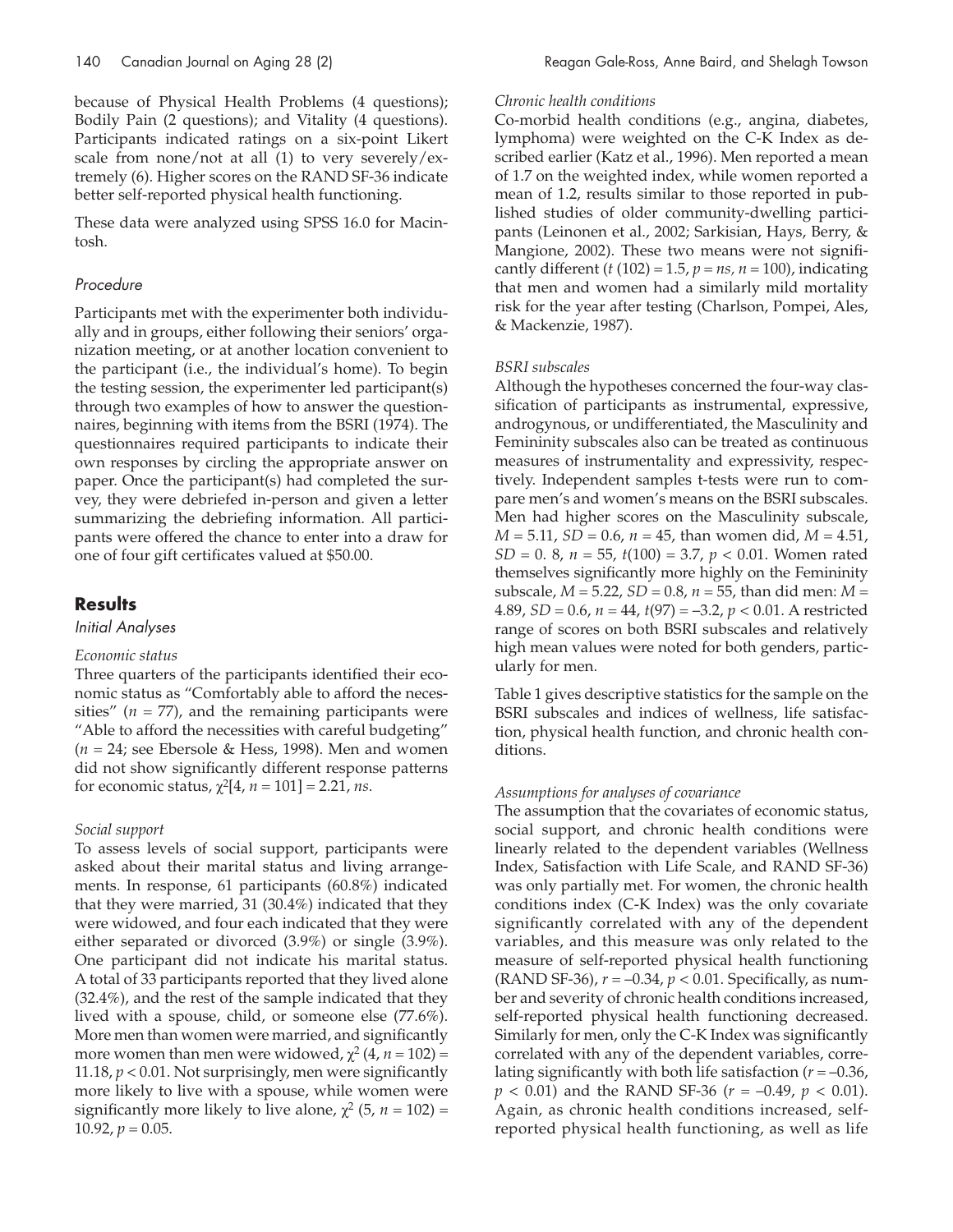|  |                                         |  |  |  |  | Table 1: Descriptive data by sex on BSRI subscales, wellness index, life satisfaction, physical health function, and an index of |  |  |  |  |
|--|-----------------------------------------|--|--|--|--|----------------------------------------------------------------------------------------------------------------------------------|--|--|--|--|
|  | chronic health conditions ( $n = 100$ ) |  |  |  |  |                                                                                                                                  |  |  |  |  |

|                                  | $\mathbf n$ |     | Range       |             | М       |         | SD    |       |
|----------------------------------|-------------|-----|-------------|-------------|---------|---------|-------|-------|
| <b>Measure</b>                   | Women       | Men | Women       | Men         | Women   | Men     | Women | Men   |
| <b>Bem Sex Role Inventory</b>    |             |     |             |             |         |         |       |       |
| <b>Masculinity Subscale</b>      | 55          | 45  | $2.7 - 6.4$ | $3.9 - 6.4$ | 4.5     | 5.12    | 0.8   | 0.6   |
| <b>Femininity Subscale</b>       | 55          | 45  | $3.7 - 6.6$ | $3.4 - 5.9$ | 5.2     | 4.9     | 0.6   | 0.5   |
| Wellness Index                   | 55          | 45  | $65 - 147$  | 79-160      | 103.1   | 116.5   | 20.4  | 19.2  |
| Satisfaction with Life Scale     | 54          | 45  | $8 - 35$    | $9 - 35$    | 26.6    | 26.3    | 7.1   | 5.5   |
| RAND Short Form-36 Health Survey | 55          | 45  | 483-2,000   | 380-1,960   | 1.341.2 | 1.323.8 | 388.8 | 494.2 |
| C-K Index Score                  | 55          | 45  | $0 - 7$     | $0 - 6$     | .2      | 1.7     | ∣.8   | 1.6   |

 **Sample sizes differ by measure because some participants did not answer all of the items of each subscale. Cases were deleted on a scale-by-scale basis. The BSRI Masculinity and Femininity subscale scores provide continuous indices of instrumentality and expressivity, respectively.** 

 satisfaction, decreased. Therefore, in further analyses addressing the hypotheses, the C-K Index was the only covariate used and only in analyses involving the RAND SF-36, for men and women, and the Satisfaction with Life Scale, for men only.

#### **BSRI Classification and Gender**

 We hypothesized that more men would fall in the instrumental category on the BSRI than the expressive, androgynous, or undifferentiated category, and we anticipated that more women would fall in the expressive category than in the other three. As shown in Table 2, the categorization resulting from the median-split method showed that a greater number of women were classified as expressive  $(n = 20)$  than either undifferentiated  $(n = 15)$ , androgynous  $(n = 14)$ , or instrumental  $(n=6)$ . However, the variation in the number of women across categories was not statistically significant,  $\chi^2/3$ ,  $n = 55$ ) = 7.32, *ns*. Similarly, although more men were classified as instrumental ( $n = 18$ ) than expressive ( $n = 7$ ),

 **Table 2: Bem Sex Role Inventory Classification: Median split analysis (<sup>n</sup>** = **100)** 

|                  | Males |               | <b>Females</b> |               | Total |               |
|------------------|-------|---------------|----------------|---------------|-------|---------------|
|                  | n     | $\frac{0}{0}$ | n              | $\frac{0}{0}$ | n     | $\frac{0}{0}$ |
| Instrumental     | 18    | 40            | 6              | 10.9          | 24    | 24            |
| Expressive       |       | 15.6          | 20             | 36.4          | 27    | 27            |
| Androgynous      | 11    | 24.4          | 14             | 25.5          | 25    | 25            |
| Undifferentiated | 9     | 20            | 15             | 27.3          | 24    | 24            |
| Total            | 45    | 100           | 55             | 100           | 100   | 100           |

The median split method classifies participants according to **their BSRI Masculinity and Femininity scores in relationship to the median of the whole sample (both men and women). See Methods section for more information on the median split method.** 

undifferentiated  $(n = 9)$ , or androgynous  $(n = 11)$ , respectively), there was no statistically significant relationship among category membership and the relative number of men falling into the four classifications,  $\chi^2(3, \mathbf{r})$  $n = 43$ ) = 6.11, *ns*.

#### **BSRI Classification and Health Function**

 We predicted that men in the instrumental category would rate their health function higher in terms of physical health, life satisfaction, and wellness than men in the other three categories; similarly, we hypothesized that women classified as instrumental would give higher self-ratings of health function than women in the expressive, undifferentiated, or androgynous categories. We conducted an ANCOVA for women to compare means of instrumental, expressive, androgynous, and undifferentiated participants on self-reported physical health, controlling for chronic health conditions (see Table 3). Two ANCOVAs were conducted for men for both selfreported physical health (Table 4) and life satisfaction (Table 5). Neither men nor women showed a significant effect of BSRI classification on self-reported physical health after controlling for chronic health conditions. Results were similar for men's scores on life satisfaction.

 **Table 3: Analysis of covariance for women's scores on the RAND SF-36 (<sup>n</sup>** = **55)** 

|                                                                  | <b>Between subjects</b> |                              |                   |               |  |  |  |
|------------------------------------------------------------------|-------------------------|------------------------------|-------------------|---------------|--|--|--|
| Source                                                           | df                      | F                            |                   |               |  |  |  |
| C-K Index Total (Covariate) 1 7.06<br><b>BSRI</b> Classification | 3                       | 1 22                         | $0.12 \quad 0.01$ | $0.06$ $0.30$ |  |  |  |
| Frror                                                            |                         | 50 (134,510.77) <sup>a</sup> |                   |               |  |  |  |

**a Value enclosed in parentheses represents mean square error.**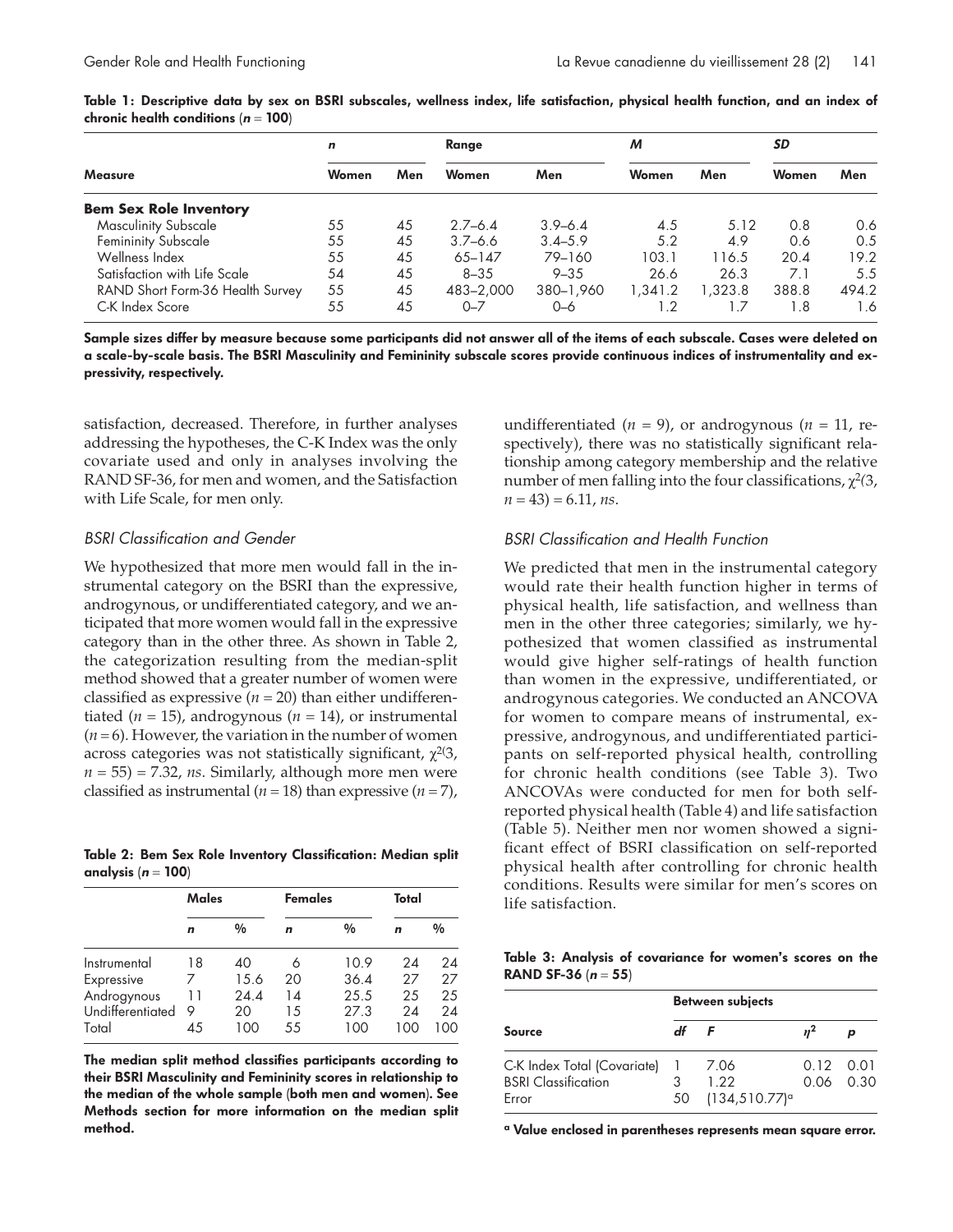**Table 4: Analysis of covariance for men's scores on the RAND**   $SF-36$  ( $n = 45$ )

|                             | <b>Between subjects</b> |                              |      |              |  |  |  |
|-----------------------------|-------------------------|------------------------------|------|--------------|--|--|--|
| Source                      | df F                    |                              |      |              |  |  |  |
| C-K Index Total (Covariate) |                         | 1 11.65                      |      | 0.226 < 0.01 |  |  |  |
| <b>BSRI</b> Classification  |                         | 30.20                        | 0.01 | 0.89         |  |  |  |
| Error                       |                         | 40 (201,083.31) <sup>a</sup> |      |              |  |  |  |

**<sup>a</sup> Value enclosed in parentheses represents mean square error.** 

 We conducted three one-way ANOVAs to compare the means of instrumental, expressive, androgynous, and undifferentiated participants on general wellness (for men and women) and life satisfaction (for women). Men showed no significant effects of BSRI classification on general wellness (see Table 6), while for women, the effect of BSRI classification was statistically significant for both the Wellness Index (Table 7) and the Satisfaction with Life Scale (Table 8). Mean scores for women on the Wellness Index and Satisfaction with Life Scale are presented in Tables 9 and 10, respectively.

 As there were unequal numbers of women in the different BSRI classifications, we conducted a Games-Howell post hoc test. Contrary to our hypothesis, women classified as instrumental did not report significantly higher levels of wellness or life satisfaction than women in the other three groups. Rather, as predicted by the androgyny model, women classified as androgynous reported higher levels of general wellness than participants classified as instrumental or undifferentiated (see Table 9). Women classified as androgynous also reported higher levels of life satisfaction than women classified as expressive (see Table 10).

#### Gender and Self-Reported Health Function

 It was also hypothesized that women would show higher correlations than men between a more objective

 **Table 5: Analysis of covariance for men's scores on the Satisfaction With Life Scale (<sup>n</sup>** = **45)** 

|                                     |         | <b>Between subjects</b>        |       |      |
|-------------------------------------|---------|--------------------------------|-------|------|
| <b>Source</b>                       | df      |                                | $n^2$ |      |
| C-K Index Total (Covariate)         |         | 4.55                           | 0.10  | 0.03 |
| <b>BSRI</b> Classification<br>Error | 3<br>40 | 0.61<br>$(28.21)$ <sup>a</sup> | 0.04  | 0.61 |

**<sup>a</sup> Value enclosed in parentheses represents mean square error.** 

 **Table 6: Analysis of variance for men's scores on the Wellness**   $Index (n = 44)$ 

|                                     |         | <b>Between subjects</b>         |                |      |
|-------------------------------------|---------|---------------------------------|----------------|------|
| <b>Source</b>                       | df      | F                               | n <sup>2</sup> | p    |
| <b>BSRI</b> Classification<br>Error | 3<br>41 | 2.50<br>$(258.36)$ <sup>a</sup> | 0.15           | 0.07 |

**<sup>a</sup> Value enclosed in parentheses represents mean square error.** 

self-report index of chronic health conditions and more subjective self-rated physical health and wellness. Two-tailed Pearson correlations were run to explore the relations among the C-K Index, the Wellness Index, and the RAND SF-36. For women, the negative correlation between the C-K Index and the RAND SF-36  $(r =$ –0.34, *p* < 0.05) indicated that as the number and severity of medical diagnoses increased, self-ratings of physical health functioning decreased. For men, the correlation between these two measures, however, was also statistically significant ( $r = -0.49$ ,  $p < 0.01$ ). Correlations between the C-K Index and the Wellness Index were not significant for either gender.

#### **Discussion**

 This study explored Bem's androgyny model in relation to self-reported health function in older adults in a community in southwestern Ontario. First, based on the literature and a bio-psychosocial model of health, we hypothesized that among the older women in our sample a higher percentage would fall into Bem's expressive classification than into any of the other three (instrumental, androgynous, or undifferentiated), and we expected that among older men, a higher number would fit the instrumental category than the other three. Second, it was anticipated that older women and men in the instrumental classification would report more favourable health function than peers of the same sex in the other three BSRI categories. Third, we anticipated that women would show higher correlations than men between an index of number and severity of reported chronic health conditions and two of the three facets of our model of self-described health function

 **Table 7: Analysis of variance for women's scores on the**  Wellness Index  $(n = 55)$ 

|                                     |          | Between subjects  |       |      |
|-------------------------------------|----------|-------------------|-------|------|
| Source                              | df       |                   | $n^2$ | p    |
| <b>BSRI</b> Classification<br>Error | 3<br>.51 | 4.03<br>(337.59)° | 0.19  | 0.01 |

**a Value enclosed in parentheses represents mean square error.**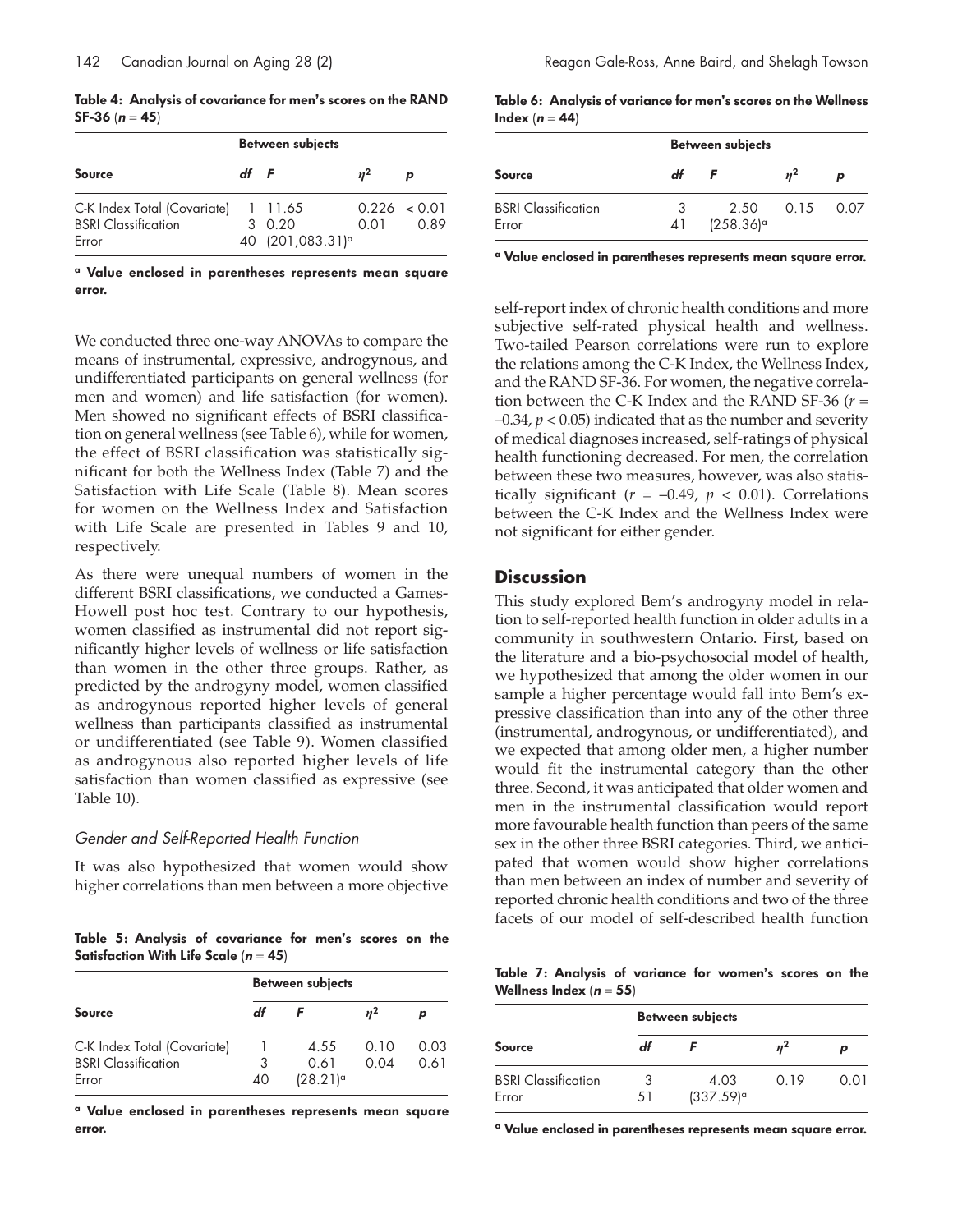**Table 8: Analysis of variance for women's scores on the Satisfaction With Life Scale (<sup>n</sup>** = **54)** 

|                                     | <b>Between subjects</b> |                  |                |      |  |  |
|-------------------------------------|-------------------------|------------------|----------------|------|--|--|
| <b>Source</b>                       | df                      |                  | n <sup>2</sup> | p    |  |  |
| <b>BSRI</b> Classification<br>Error | 3<br>.51                | 3.73<br>(44.39)° | 0.18           | 0.01 |  |  |

**<sup>a</sup> Value enclosed in parentheses represents mean square error.** 

(physical health function and wellness). None of our hypotheses was supported by statistically significant results. However, our results suggest directions for future study and provide a new view of the relationship among personality traits, gender, and health function in older adults.

With regard to the first hypothesis, among women there were no statistically significant differences in the number in each of the four BSRI categories, and among men there were no statistically significant discrepancies in the number classified in the four categories. Nonetheless, consistent with the first hypothesis, on an absolute basis a higher percentage of women fell in the expressive category than the other three, and a higher number of men fell in the instrumental classification than in the others.

 Contrary to the second hypothesis, older men and women who were classified as instrumental did not rate their health function (physical health function, wellness, or life satisfaction) more positively than did their expressive, undifferentiated, or androgynous counterparts. In fact, a different trend emerged for the women in the sample, such that androgynous women had significantly more positive ratings of wellness than their instrumental and undifferentiated peers and higher life satisfaction ratings than their expressive peers. No clear relation was found between BSRI classification and any aspect of self-reported health functioning for the men in the sample.

 Consistent with Bem's model of androgyny (Bem, 1974), these results suggest that for older adult women

 **Table 9: Wellness Index scores for women according to Bem**  Sex Role Inventory Classification  $(n = 55)$ 

| <b>Classification</b> | Mean              | SD   | n  |
|-----------------------|-------------------|------|----|
| Instrumental          | 98.6h             | 9.9  |    |
| Expressive            | 91.8              | 18.8 | 20 |
| Androgynous           | 76.7 <sub>a</sub> | 20.7 | 14 |
| Undifferentiated      | 98.7 <sub>h</sub> | 20.7 | 15 |

 **Lower scores indicate greater wellness. Means with different**  subscripts differ significantly at  $p < 0.05$  by Games-Howell test. All other means are not significantly different.

 **Table 10: Satisfaction With Life scores for women according to Bem Sex Role Inventory Classification (** $n = 55$ **)** 

| Classification   | Mean              | SD  | n  |
|------------------|-------------------|-----|----|
| Instrumental     | 24.0              | 7.4 |    |
| Expressive       | 24.7 <sub>h</sub> | 6.8 | 20 |
| Androgynous      | 31.7 <sub>a</sub> | 3.7 | 14 |
| Undifferentiated | 25.4              | 81  | 15 |

 **Means with different subscripts differ signifi cantly at p < 0.05**  by Games-Howell test. All other means are not significantly **different.** 

high levels of *both* instrumental and expressive traits may be most adaptive. Notably, when instrumentality and expressivity were examined as continuous interval-level variables as measured by the BSRI subscales of Masculinity and Femininity, older men endorsed higher levels of instrumentality than expressivity and older women showed the opposite pattern. Nonetheless, the mean values of both instrumentality and expressivity were relatively high for both genders (see Table 1).

 Even in the absence of the expected relationship between high instrumentality and self-reported health in older adults, the present results do not mean that stereotypically masculine traits are not culturally valued for both men and women. Indeed, androgyny necessarily involves having high levels of instrumental traits. These findings imply that high amounts of expressivity, or stereotypically feminine traits, in addition to high levels of instrumental traits, and the interplay between these two trait groups, may also be important for older women. While instrumental traits have been shown to be related to health functioning in previous research (e.g., Bassoff & Glass, 1982; Shifren & Bauserman, 1996; Whitley, 1983), a strong relationship between expressive traits and health functioning has not been widely found.

 A possible explanation for these results is that instrumental BSRI classification, and instrumental traits in general, may not be as strongly related to the types of physical and psychological problems faced by older adults as they are to the types faced by younger adults. Past research clearly establishes a link between high levels of instrumentality (in the absence of high levels of expressivity) and health, but primarily in samples of young, college-aged adults. It is possible that the type of health issues salient to that demographic group (e.g., condom use; Shifren & Bauserman, 1996) are not the same health issues salient for older adults (e.g., chronic illnesses; Quirouette & Pushkar, 1999 ). A link between high instrumentality and health might have emerged if we had used different measures to assess these constructs. It is also possible that specific subgroups of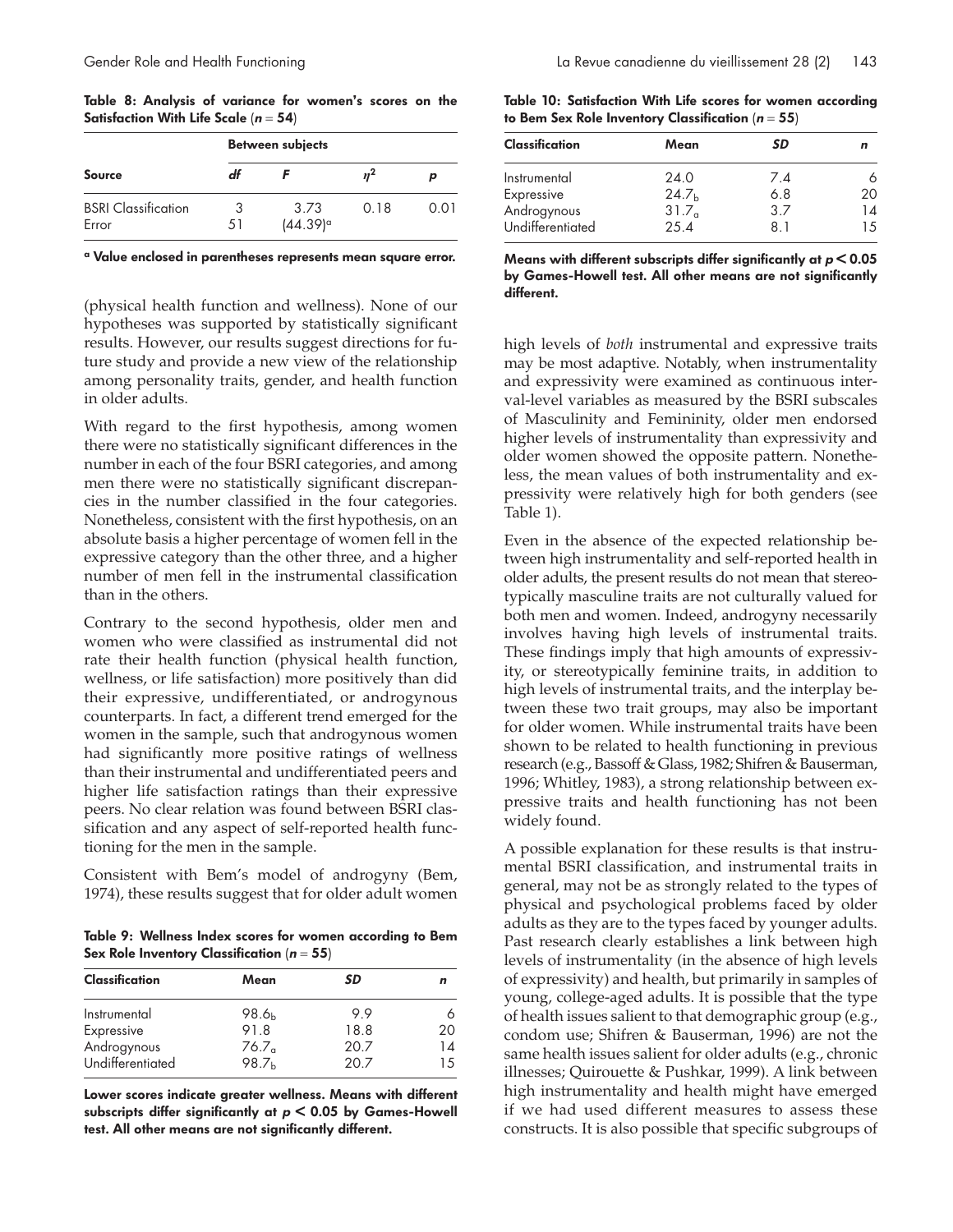instrumental or expressive traits, such as those that are more socially desirable, are associated with better health overall (Woodhill & Samuels, 2003).

 It is also important to consider gender and its relation to coping style. It is said that growing old is not for "sissies," and the health problems associated with aging are certainly associated with increased stress for older adults. Bio-behavioural research suggests that, consistent with stereotypical masculinity, men tend to rely on problem-focused coping strategies: two familiar reactions are aggression (fight) or avoidance (flight). Conversely, women may use equally active, affiliationseeking coping styles (the "tend and befriend" paradigm; Monnier, Stone, Hobfoll, & Johnson, 1998; Taylor, 2006). It may be that older adults who adopt *both*  coping styles may exhibit a facet of androgyny that is not measured by the BSRI and thus is not captured in the present data, which document a positive association between androgyny and wellness and life satisfaction for women but not men. This is an area requiring further investigation.

 Additionally, as we have mentioned, some have argued that gender role becomes less salient, and less clearly defined, for older adults. If this is the case, it may be that the relationships among stereotypically masculine and feminine gender roles, associated personality traits, and self-reported health functioning are stronger than the results of this study suggest.

Present results may also reflect participants' relatively restricted range of scores on the two BSRI subscales, which were the basis of assigning participants to instrumental, expressive, androgynous, and undifferentiated categories using the median-split method. This limited range and resulting diminished variance may have obscured relationships between instrumentality and health functioning. Restricted range of scores on the BSRI subscales also might explain why no significant relationships at all were found between the BSRI categories and self-reported health function for the older male participants, whose range of scores was especially restricted. Ideally, measures should be constructed so that the majority of participants score in the mid-range of possible responses, where a measure may be most sensitive. In the current study, men's and women's responses on the both the BSRI subscales were in the upper range of possible scores.

 It was not immediately clear why the androgynous classification, as opposed to an instrumental classification, might be more psychologically adaptive for women while there was no overall relationship between the BSRI classification and either wellness or life satisfaction for men. Notably, being highly instrumental did not prove to be especially adaptive for older men either. Perhaps gender-linked patterns of behaviour do not influence older men's health functioning in the same way they do for women. Androgynous women may benefit from behaviours associated with having high levels of *both* instrumentality and expressivity. In this way, women who are highly instrumental may reap the benefits associated with stereotypically masculine traits such as independence and decisiveness, while simultaneously benefiting from the social support and communal networks associated with expressive traits. It is possible that the interplay between these traits may be more relevant for women's general health functioning than it is for men. This requires further exploration.

Consideration of cultural androcentrism (Bem, 1993) may help clarify why women showed an effect for androgyny while men did not. Specifically, androgyny adds instrumental personality traits to the expressive traits consistently endorsed by young women, while for men, expressive traits are added to instrumental traits. Previous research has shown the positive effect of instrumentality on health, but no such effects have been found for expressivity and health. It may be that an addition of expressive personality traits for older adult men does not necessarily add what is culturally valued and therefore would not be related to greater wellness and life satisfaction.

 Previous research has suggested that women may provide more accurate reports of their own health than do men (Idler, 2003). Our third hypothesis was that, compared to men, women would show higher correlations between self-reported physical health function (RAND SF-36) and wellness (Wellness Index) and a relatively objective self-report measure of chronic health conditions (the C-K Index). In the current study, significant correlations between physical health function and the chronic illness index were present for both sexes, while there was no significant correlation between chronic illness and wellness for either gender. On an absolute basis the correlation between self-reported physical health and chronic illness was greater in men. This finding, contrary to many previous studies of self-rated health (Idler, 2003), may be explained by differences in study design. For example, other studies of selfreported health have used more objective means of assessing chronic illness independent of self-report measures, including physician's reports and medical records. This body of research has often examined longitudinal data, and as such has been able to speak to the relationship between self-rated health and objective health conditions over time. Unfortunately, these techniques were outside the purview of the present study.

 It is necessary to consider the many limitations of the present study. One major limitation is the size of our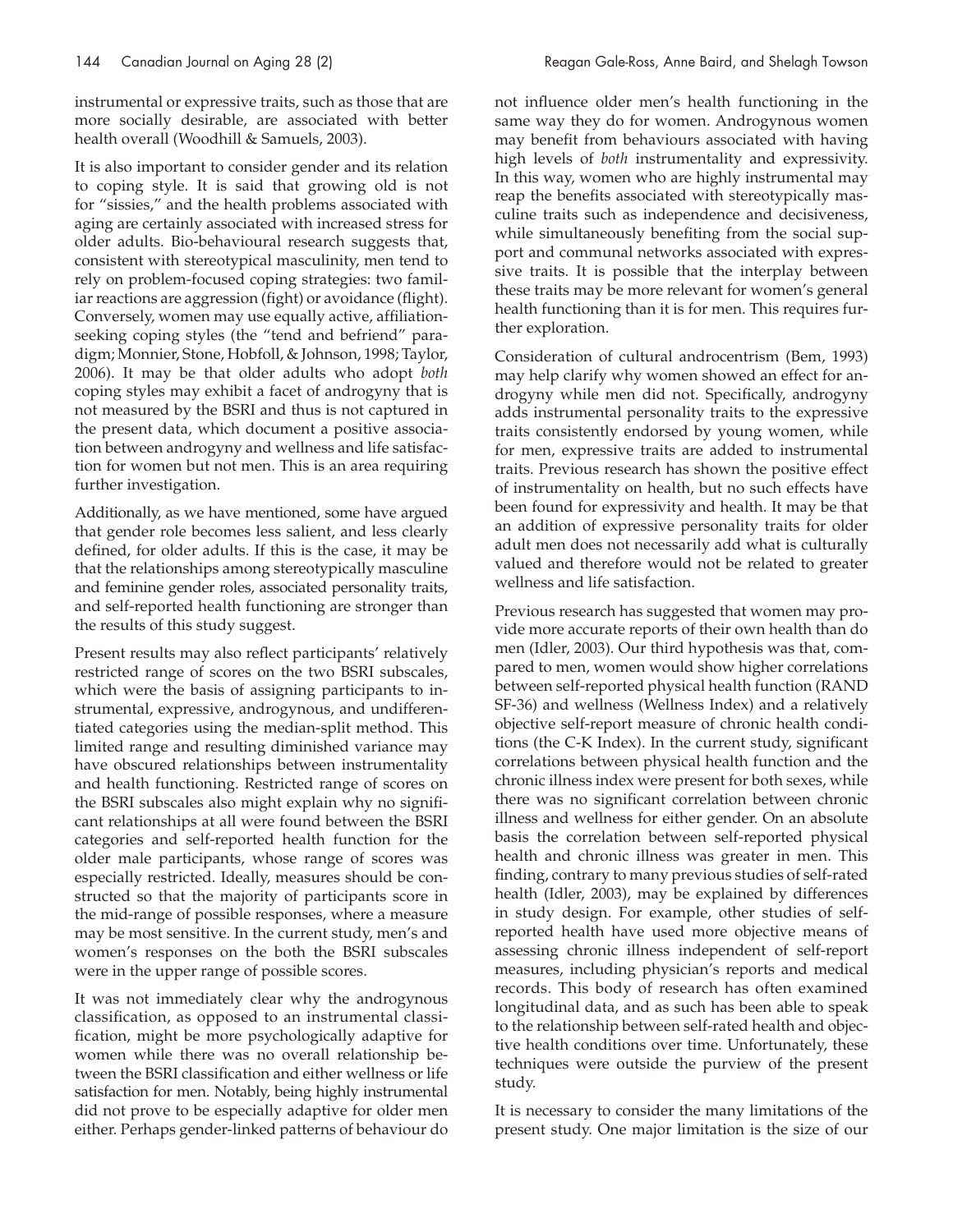sample. A more definitive link between androgyny and health in older adults requires replication in a substantially larger and more demographically and geographically diverse sample. Unfortunately, communitydwelling and independent older adults are often difficult to recruit, and ongoing efforts are required to increase social science research with this demographic group.

Based on the findings of the current study, several directions for future research are suggested. First, it may be useful to explore the relationship between gender roles as assessed by the BSRI and locus of control in older adults (Windle & Sinnott, 1985). In a factor analysis, Windle and Sinnott (1985) explored the two-factor (masculinity and femininity ) model of BSRI items with a sample of older adults. The authors found that, rather than the two-factor masculinity and femininity model that emerged for younger men and women, multiplefactor models emerged for both older men and women. It is important to note that androgyny, as identified by the median-split method of analysis for the BSRI, may not reflect the same dimensions for older adults as it does for younger adults. For example, it may be that for older adults, the adjectives on the BSRI Masculinity subscale are more a reflection of an internal locus of control rather than any particular gender-role-related personality traits or behaviours. Examination of the behaviours associated with gender role classification in older adults would provide a way to explore this possibility. For example, it may be helpful to study what, if any, behavioural differences emerge among instrumental, androgynous, and expressive older adults (e.g., activity level or self-advocacy in health care environments).

 The relationship between personality traits and health functioning in older adults requires further investigation. The link between androgyny and health functioning in an older adult population should be explored further, particularly for older women. While it may be appropriate to continue to examine whether a relationship exists between instrumentality and expressivity and health in older adults (using, perhaps, a more sensitive measure of those constructs), it would also be worthwhile to investigate other personality traits, such as neuroticism and conscientiousness, two groups of personality traits that have been also found to be related to the health of older adults (Shifren & Bauserman, 1996).

#### **References**

Adams, C.H., & Sherer, M. (1985). Sex-role orientation and psychological adjustment: Implications for the masculinity model. *Sex Roles: A Journal of Research*, 12, 1211-1219.

- Antill, J., & Cunningham, J. (1979). Self-esteem as a function of masculinity in both sexes . *Journal of Consulting and Clinical Psychology* , *47* , 783 – 785 .
- Baffi, C.R., Redican, K.J., Sefchick, M.K., & Impara, J.C. (1991). Gender role identity, gender role stress, and health behaviors: An exploratory study of selected college males. *Health Values*, 15(1), 9-18.
- Banerjee, R. (2005). Gender identity and the development of gender roles . In S. Ding & K. Littleon (Eds.), *Children's personal and social development*. Oxford, UK: Blackwell.
- Bassoff, E.S., & Glass, G.V. (1982). The relationship between sex roles and mental health: A meta-analysis of twentysix studies. The Counselling Psychologist, 10, 105-112.
- Bem, S.L. (1993). *The lenses of gender: Transforming the debate on* sexual inequality. New Haven, CT: Yale University Press.
- Bem, S.L. (1974). The measurement of psychological androgyny. Journal of Consulting and Clinical Psychology, 42, 155-162.
- Berg, A.I., Hassing, L.B., McClearn, G.E., & Johansson, B. (2006). What matters for life satisfaction in the oldestold? Aging and Mental Health, 10(3), 257-264.
- Blalock, S.J., Byrd, J.E., Hanson, R.A., Yamanis, T.J., McMullin, K., Devellis, B.M., Robert, F., Panter, A.T., Kawata, A.K., Watson, L.C., & Jordon, J.M. (2005). Factors associated with potentially inappropriate drug utilization in a sample of rural community-dwelling older adults . *American*  Journal of Geriatric Pharmacotherapy, 3, 168-179.
- Cavanaugh, J.C., Blanchard-Fields, F., & Norris, J.E. (2008). Adult development and aging (1st Canadian ed.). Toronto, ON: Thomson-Nelson.
- Charlson, M.E., Pompei, P., Ales, K.L., & Mackenzie, C.R. (1987). A new method of classifying prognostic comorbidity in longitudinal studies: Development and validation . *Journal of Chronic Diseases* , *40* , 373 – 383 .
- Diener, E., Emmons, R.A., Larsen, R.J., & Griffin, S. (1985). The satisfaction with life scale . *Journal of Personality Assessment* , *49* , 71 – 76 .
- Ebersole , P. , & Hess , P . ( 1998 ). *Toward health aging: Human needs*  and nursing response (5th ed.). St. Louis, MO: Mosby.
- Gabriel, Z., & Bowling, A. (2004). Quality of life from the perspectives of older people. Ageing and Society, 24, 675-691.
- Gutmann, D. (1987). *Reclaimed powers: Toward a new psychology* of men and women in later life. New York: Basic Books.
- Homen, K., & Furukawa, J. (2002). Loneliness, health, and social network among elderly people—A follow-up study. Archives of Gerontology and Geriatrics, 35, 261-274.
- House, J.S., Herd, P., & Lantz, P.M. (2005). Continuity and change in the social stratification of aging and health over the life course: Evidence from a nationally representative longitudinal study from 1988 to 2001/2 . *Journal of Gerontology: Social Sciences* , *60* , 15 – 26 .